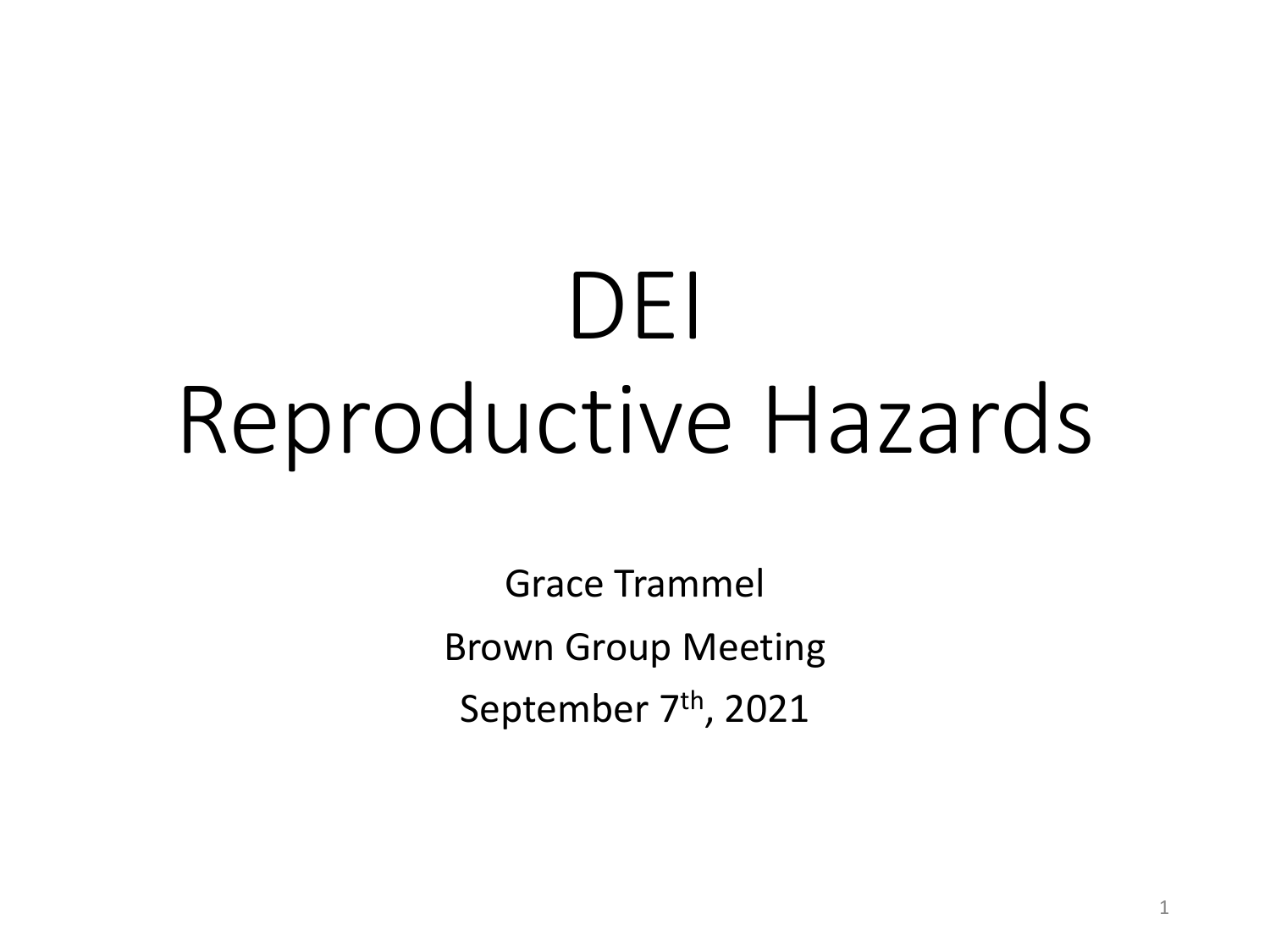

pubs.acs.org/JACS

Perspective

## A Call for Increased Focus on Reproductive Health within Lab Safety Culture

Catherine P. McGeough,<sup>†</sup> Sarah Jane Mear,<sup>†</sup> and Timothy F. Jamison\*



## Key Takeaways:

1. Burden of lab safety placed on pregnant workers, or those planning to conceive

2. Lack of clarity/consistency in documentation of reproductive toxins

3. What needs to change: (a) need better Chemical Hygiene Plans (CHPs); (b) normalization of reproductive health safety in lab culture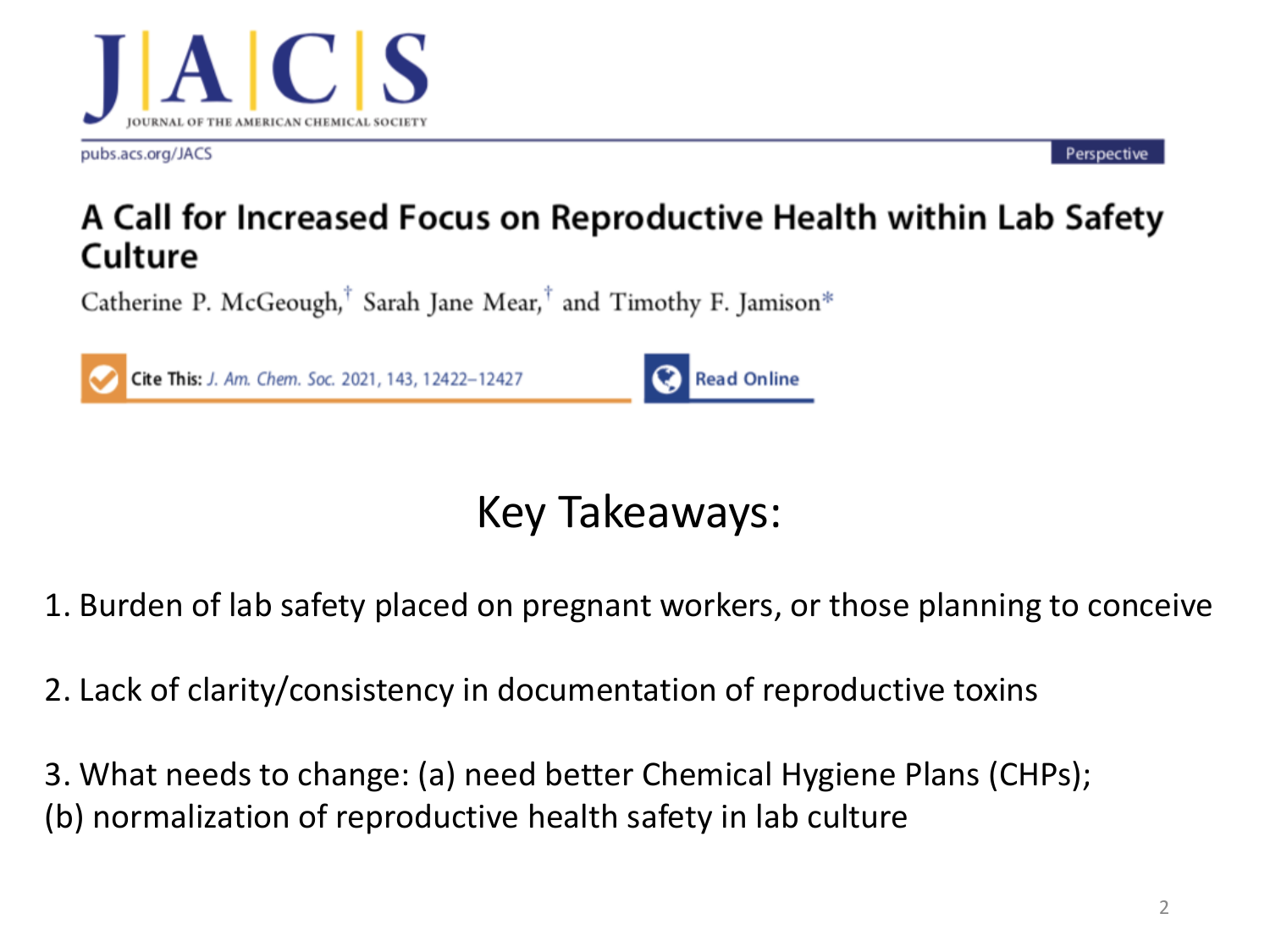1. Burden of lab safety placed on pregnant workers, or those planning to conceive

- Reproductive health safety affects everyone male and female
	- Specific chemicals affect one or both sexes
	- See list at: [https://policies.unc.edu/TDClient/2833/Portal/KB/Articl](https://policies.unc.edu/TDClient/2833/Portal/KB/ArticleDet?ID=132020) eDet?ID=132020
- Risks of poor reproductive health safety:
	- Genetic damage to germ cells leading to infertility, potential birth defects
	- Exposure to toxins during pregnancy can cause birth defects, miscarriage
	- Risks of exposing the child during lactation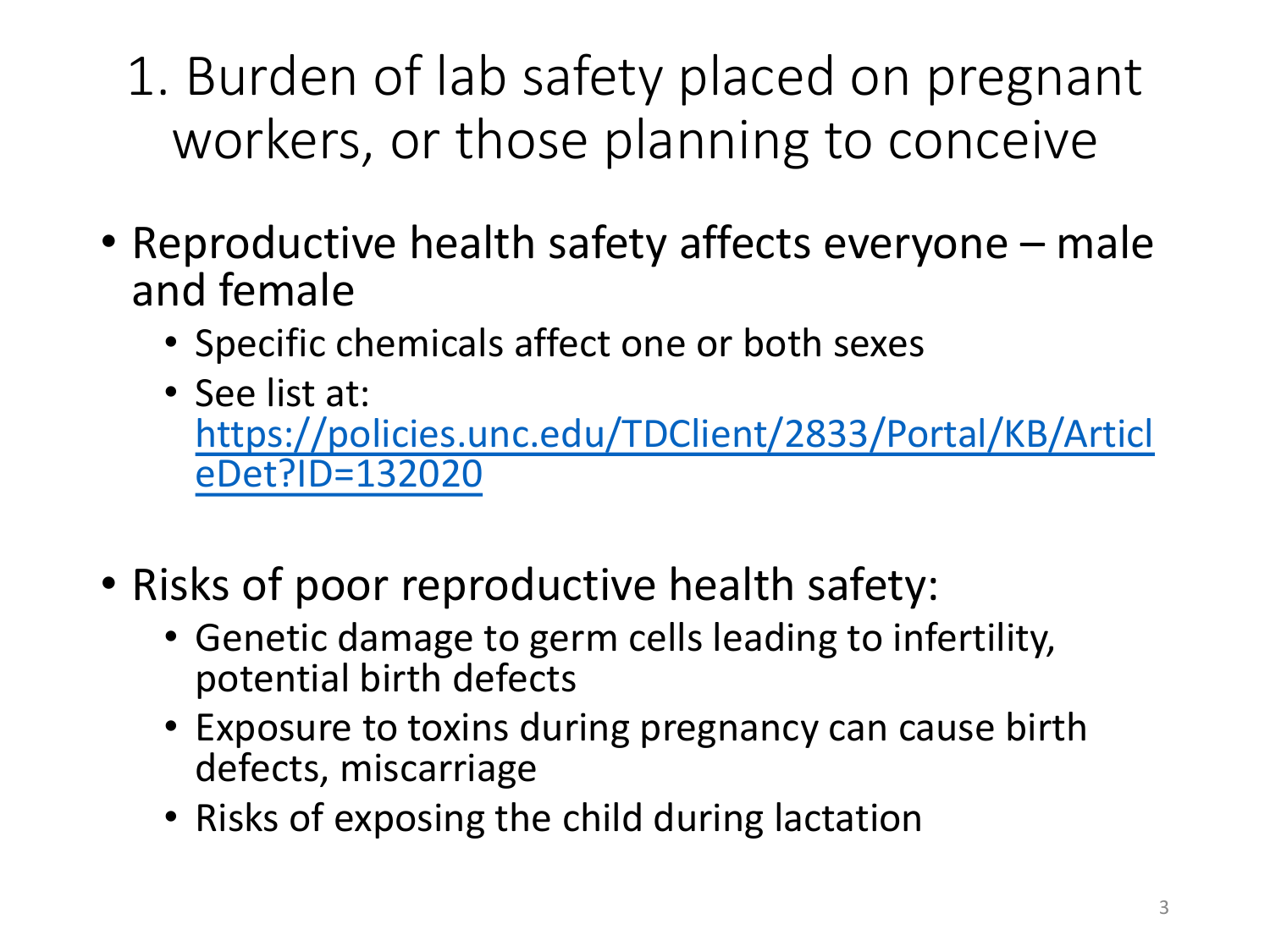- Methodology:
	- Chemical Hygiene Plans (CHGs) evaluated for top 100 US universities
	- CHGs refer students to Safety Data Sheets (SDSs), NIOSH Pocket Guide (NPG), and Proposition 65 list (Prop. 65) – these resources were evaluated for consistency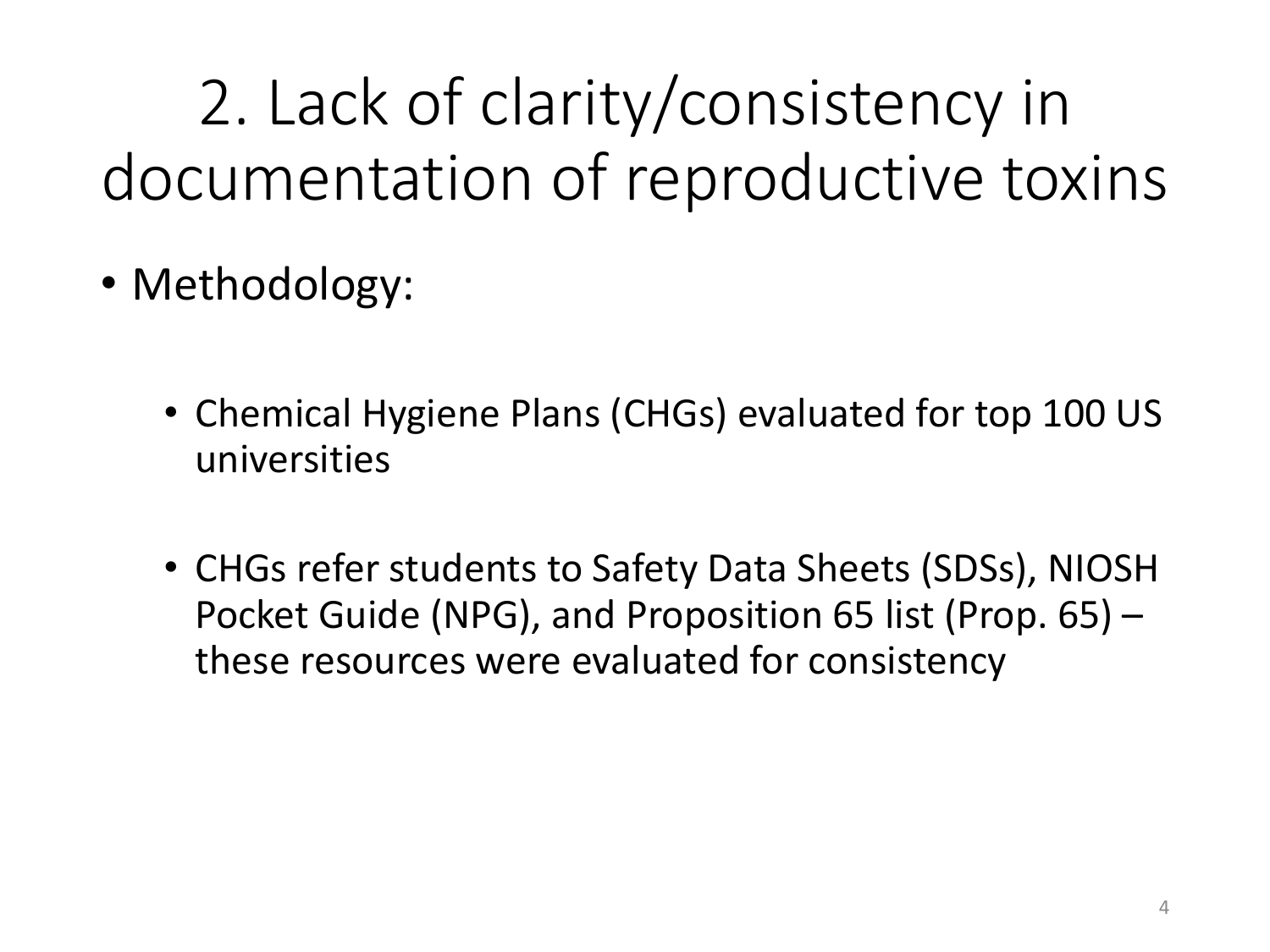2 approaches to reproductive health safety:

- 1. Unified Protection all workers identify reproductive hazards and take precautions to protect the most at risk group
- 2. Differentiated Protection the at risk group is responsible for reproductive health safety (i.e. pregnant workers are removed from the lab)
	- Risks to this approach: unknown pregnancy, chemicals that bioaccumulate
- \*Most university CHPs follow 2., putting the burden on the at risk group\*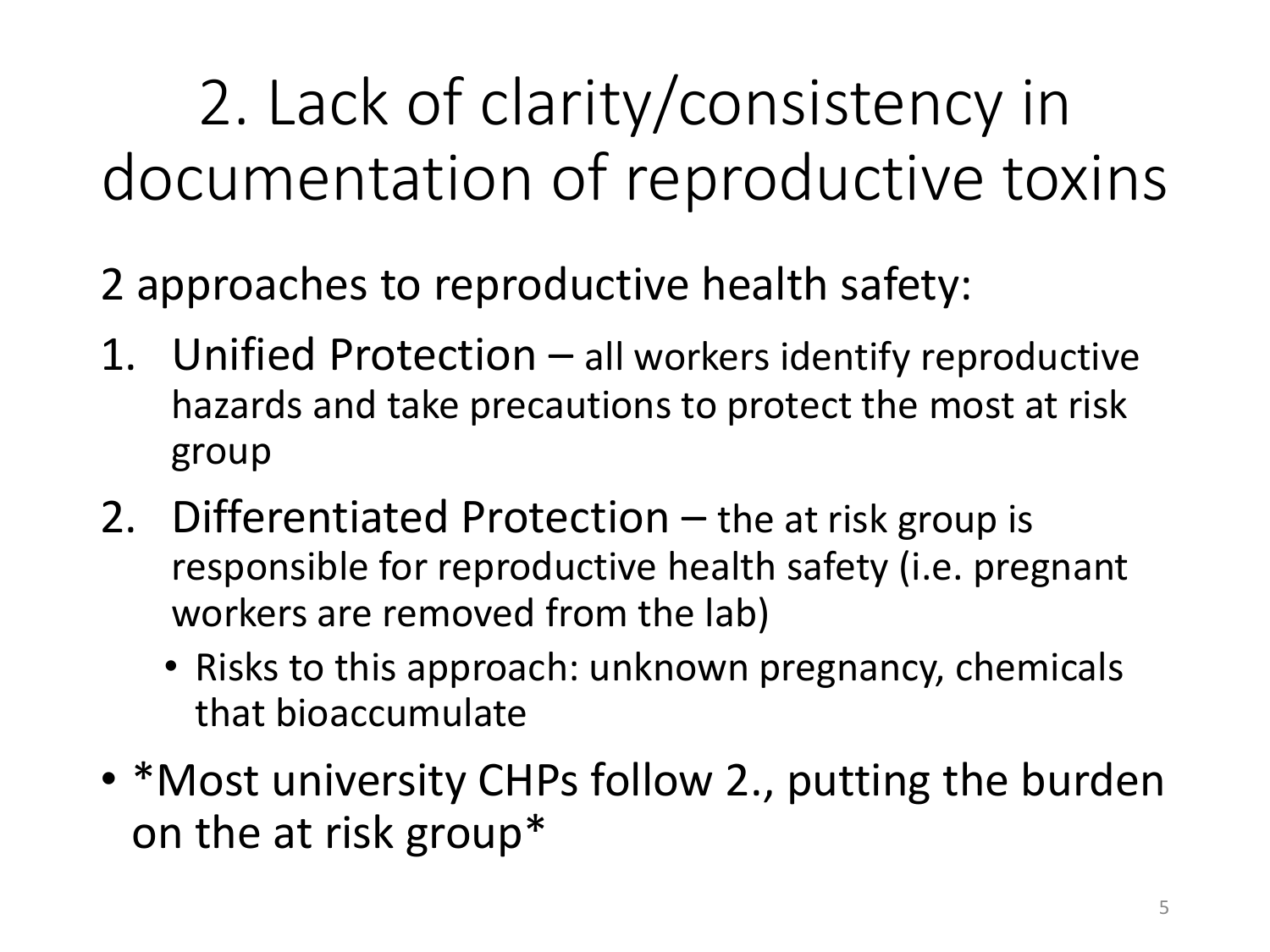• Lack of consistency in SDS's (dependent on supplier)

| OH<br>2,4-dichloro-<br>phenoxyacetic acid | Supplier 1 | $\sim$                                                                                         | <b>Germ cell mutagenicity</b><br>No data available<br><b>Reproductive toxicity</b><br>Laboratory experiments have shown teratogenic effects.<br>No data available.                                                        |
|-------------------------------------------|------------|------------------------------------------------------------------------------------------------|---------------------------------------------------------------------------------------------------------------------------------------------------------------------------------------------------------------------------|
|                                           | Supplier 2 | Toxic to Reproduction<br>Category 2]<br>Suspected of damaging<br>fertility or the unborn child | <b>Germ cell mutagenicity</b><br>dni-ham-ovr 1 mmol/L<br>sce-hmn-lym 10 mg/L<br>mmo-sat 250 ug/plate (-S9)<br><b>Reproductive toxicity</b><br>orl-rat TDLo: 220 ug/kg (1-22D preg)<br>orl-rat TDLo:500 mg/kg (6-15D preg) |
|                                           | Supplier 3 | $\sim$                                                                                         | <b>Mutagenic Effects</b><br>No information available<br><b>Reproductive Effects</b><br>No information available<br><b>Developmental Effects</b><br>No information available<br>Teratogenicity<br>No information available |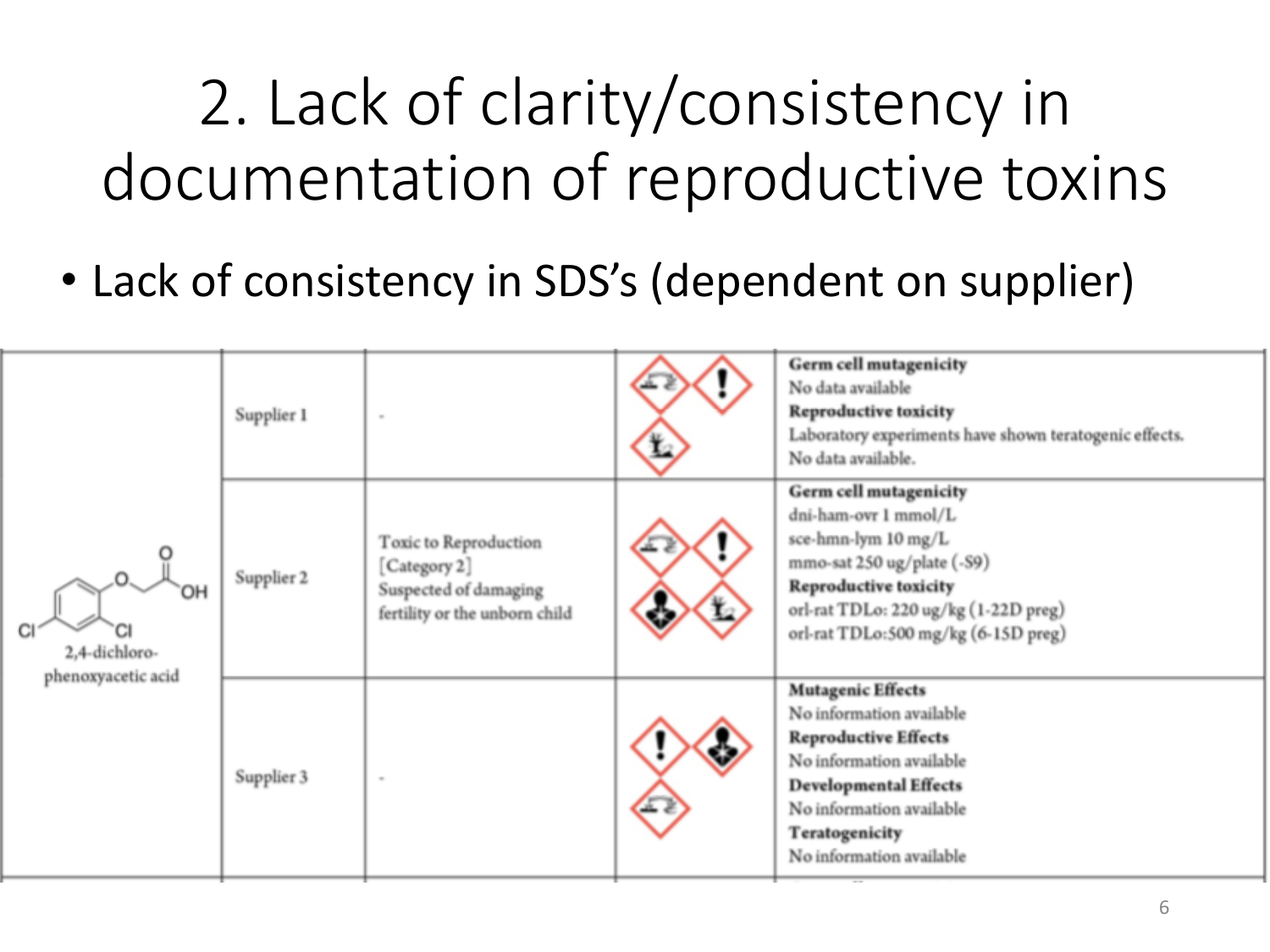- Niosh Pocket Guide (NPG):
	- Maintained by the CDC
	- Only includes chemicals with documented risks to reproductive health
- Proposition 65 list (Prop. 65 California's list)
	- Includes all chemicals that have a potential risk for reproductive health
	- Updated annually
- \*SDS, NPG, and Prop. 65 are all useful but not all equal